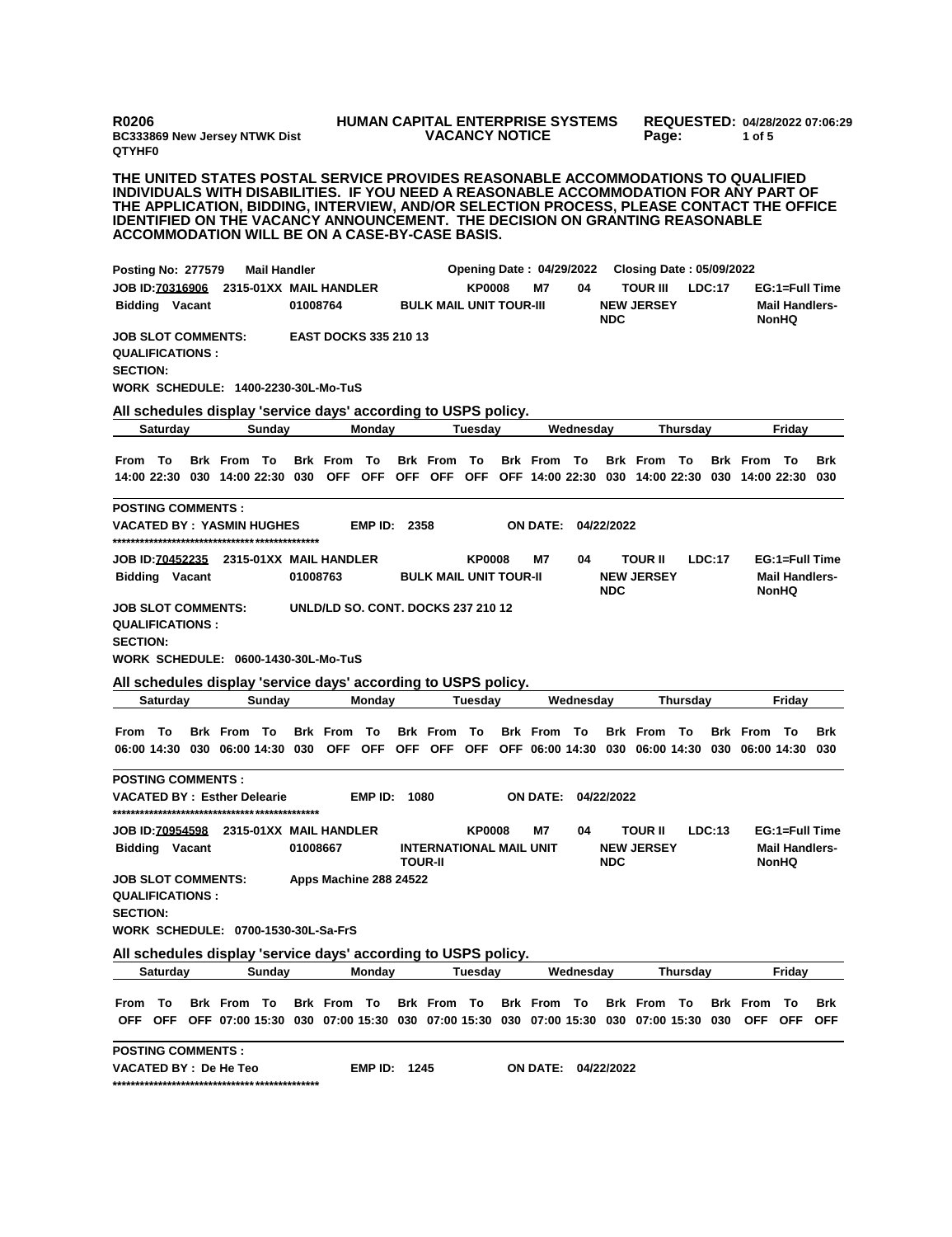| <b>R0206</b><br><b>BC333869 New Jersey NTWK Dist</b><br>QTYHF0                                                                                                           |                    | <b>HUMAN CAPITAL ENTERPRISE SYSTEMS</b><br><b>VACANCY NOTICE</b><br>Page: |                     |                                                   |               |  |                     |           |            |                                      |                 |        | REQUESTED: 04/28/2022 07:06:29<br>2 of 5 |                                                         |            |  |
|--------------------------------------------------------------------------------------------------------------------------------------------------------------------------|--------------------|---------------------------------------------------------------------------|---------------------|---------------------------------------------------|---------------|--|---------------------|-----------|------------|--------------------------------------|-----------------|--------|------------------------------------------|---------------------------------------------------------|------------|--|
| JOB ID: <u>71686981</u><br><b>Bidding Vacant</b>                                                                                                                         |                    | 2315-01XX MAIL HANDLER<br>01008668                                        |                     | <b>INTERNATIONAL MAIL UNIT</b><br><b>TOUR-III</b> | <b>KP0008</b> |  | M7                  | 04        | <b>NDC</b> | <b>TOUR III</b><br><b>NEW JERSEY</b> |                 | LDC:16 |                                          | EG:1=Full Time<br><b>Mail Handlers-</b><br><b>NonHQ</b> |            |  |
| <b>JOB SLOT COMMENTS:</b><br><b>QUALIFICATIONS :</b><br><b>SECTION:</b><br>WORK SCHEDULE: 1900-0330-30L-Sa-SuS                                                           |                    | <b>MLCUS 389 94223</b>                                                    |                     |                                                   |               |  |                     |           |            |                                      |                 |        |                                          |                                                         |            |  |
| All schedules display 'service days' according to USPS policy.                                                                                                           |                    |                                                                           |                     |                                                   |               |  |                     |           |            |                                      |                 |        |                                          |                                                         |            |  |
| <b>Saturday</b>                                                                                                                                                          | Sunday             | Monday                                                                    |                     |                                                   | Tuesday       |  |                     | Wednesday |            |                                      | Thursday        |        |                                          | Friday                                                  |            |  |
| From To<br>OFF OFF OFF OFF OFF OFF 19:00 03:30 030 19:00 03:30 030 19:00 03:30 030 19:00 03:30 030 19:00 03:30 030                                                       | <b>Brk From To</b> | <b>Brk From To</b>                                                        |                     | Brk From To                                       |               |  | Brk From To         |           |            | <b>Brk From To</b>                   |                 |        | <b>Brk From To</b>                       |                                                         | <b>Brk</b> |  |
| <b>POSTING COMMENTS :</b><br>VACATED BY : TANASIA LINTON                                                                                                                 |                    | EMP ID:                                                                   | 4273                |                                                   |               |  | <b>ON DATE:</b>     |           | 04/08/2022 |                                      |                 |        |                                          |                                                         |            |  |
| <b>Bidding Vacant</b>                                                                                                                                                    |                    | 01008669                                                                  |                     | <b>INTERNATIONAL MAIL UNIT</b><br><b>TOUR-I</b>   | <b>KP0008</b> |  | M7                  | 04        | <b>NDC</b> | <b>TOUR I</b><br><b>NEW JERSEY</b>   |                 | LDC:16 |                                          | EG:1=Full Time<br><b>Mail Handlers-</b><br><b>NonHQ</b> |            |  |
| JOB SLOT COMMENTS:<br><b>QUALIFICATIONS:</b><br><b>SECTION:</b><br>WORK SCHEDULE: 2200-0630-30L-Th-FrS<br>All schedules display 'service days' according to USPS policy. |                    | HSTS #2 162 19824 N/S WED/THU nights                                      |                     |                                                   |               |  |                     |           |            |                                      |                 |        |                                          |                                                         |            |  |
| Saturday                                                                                                                                                                 | Sunday             | Monday                                                                    |                     |                                                   | Tuesday       |  |                     | Wednesday |            |                                      | Thursday        |        |                                          | Friday                                                  |            |  |
| From To<br>22:00 06:30 030 22:00 06:30 030 22:00 06:30 030 22:00 06:30 030 22:00 06:30 030 OFF OFF OFF OFF OFF OFF OFF                                                   | <b>Brk From To</b> | <b>Brk From To</b>                                                        |                     | <b>Brk From To</b>                                |               |  | <b>Brk From To</b>  |           |            | <b>Brk From To</b>                   |                 |        | <b>Brk From To</b>                       |                                                         | Brk        |  |
| <b>POSTING COMMENTS :</b><br>VACATED BY : MARIAH COOPER                                                                                                                  |                    |                                                                           | <b>EMP ID: 2282</b> |                                                   |               |  | ON DATE:            |           | 04/22/2022 |                                      |                 |        |                                          |                                                         |            |  |
| JOB ID: <u>72189652</u><br><b>Bidding Vacant</b>                                                                                                                         |                    | 2315-01XX MAIL HANDLER<br>01008764                                        |                     | <b>BULK MAIL UNIT TOUR-III</b>                    | <b>KP0008</b> |  | M7                  | 04        | <b>NDC</b> | <b>TOUR III</b><br><b>NEW JERSEY</b> |                 | LDC:17 |                                          | EG:1=Full Time<br><b>Mail Handlers-</b><br><b>NonHQ</b> |            |  |
| JOB SLOT COMMENTS:<br><b>QUALIFICATIONS :</b><br><b>SECTION:</b><br>WORK SCHEDULE: 1400-2230-30L-We-ThS                                                                  |                    | SR 55/APPS PREP 339 18513                                                 |                     |                                                   |               |  |                     |           |            |                                      |                 |        |                                          |                                                         |            |  |
| All schedules display 'service days' according to USPS policy.                                                                                                           |                    |                                                                           |                     |                                                   |               |  |                     |           |            |                                      |                 |        |                                          |                                                         |            |  |
| <b>Saturday</b>                                                                                                                                                          | Sunday             | Monday                                                                    |                     |                                                   | Tuesday       |  |                     | Wednesday |            |                                      | <b>Thursday</b> |        |                                          | Friday                                                  |            |  |
| From To<br>14:00 22:30 030 14:00 22:30 030 14:00 22:30 030 14:00 22:30 030 OFF OFF OFF OFF OFF OFF 14:00 22:30 030                                                       | Brk From To        | Brk From To                                                               |                     | Brk From To                                       |               |  | <b>Brk From To</b>  |           |            | <b>Brk From To</b>                   |                 |        | Brk From To                              |                                                         | Brk        |  |
| <b>POSTING COMMENTS :</b><br><b>VACATED BY : SOULEYMANE TOURE</b>                                                                                                        |                    |                                                                           | <b>EMP ID: 8257</b> |                                                   |               |  | ON DATE: 03/13/2022 |           |            |                                      |                 |        |                                          |                                                         |            |  |

**\*\*\*\*\*\*\*\*\*\*\*\*\*\*\*\*\*\*\*\*\*\*\*\*\*\*\*\*\*\*\*\*\*\*\*\*\*\*\*\*\*\*\*\*\***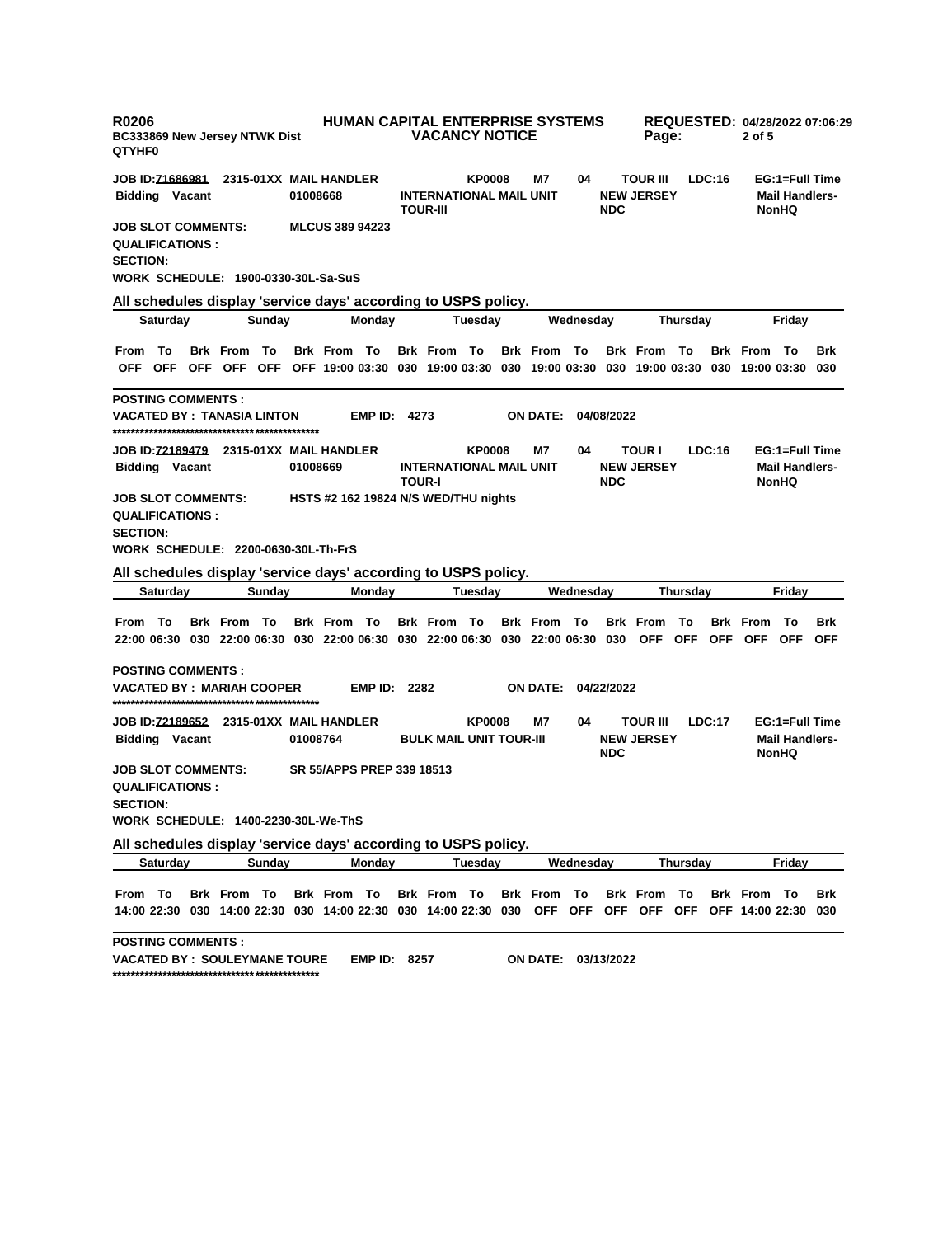| <b>R0206</b><br>BC333869 New Jersey NTWK Dist<br><b>QTYHF0</b>                                                       |                    |        | <b>HUMAN CAPITAL ENTERPRISE SYSTEMS</b><br><b>VACANCY NOTICE</b><br>Page: |                    |                                                |         |                                |               |  |                            |           | REQUESTED: 04/28/2022 07:06:29<br>3 of 5 |                                      |                  |        |                                       |                                                         |                          |  |
|----------------------------------------------------------------------------------------------------------------------|--------------------|--------|---------------------------------------------------------------------------|--------------------|------------------------------------------------|---------|--------------------------------|---------------|--|----------------------------|-----------|------------------------------------------|--------------------------------------|------------------|--------|---------------------------------------|---------------------------------------------------------|--------------------------|--|
| <b>JOB ID:<u>72189857</u></b>                                                                                        |                    |        |                                                                           | <b>OPERATOR</b>    | 5704-03XX MAIL HANDLER EQUIPMENT               |         |                                | KP0010        |  | M7                         | 05        |                                          | <b>TOUR III</b>                      |                  | LDC:17 |                                       | EG:1=Full Time                                          |                          |  |
| <b>Bidding Vacant</b>                                                                                                |                    |        | 01008764                                                                  |                    |                                                |         | <b>BULK MAIL UNIT TOUR-III</b> |               |  |                            |           | <b>NDC</b>                               | <b>NEW JERSEY</b>                    |                  |        | <b>Mail Handlers-</b><br><b>NonHQ</b> |                                                         |                          |  |
| <b>JOB SLOT COMMENTS:</b><br><b>QUALIFICATIONS:</b><br><b>SECTION:</b><br><b>WORK SCHEDULE: 1400-2230-30L-Th-FrS</b> |                    |        |                                                                           |                    | <b>MEO PSM 1 &amp; 2 351 22913 PIT LIC REQ</b> |         |                                |               |  |                            |           |                                          |                                      |                  |        |                                       |                                                         |                          |  |
| All schedules display 'service days' according to USPS policy.                                                       |                    |        |                                                                           |                    |                                                |         |                                |               |  |                            |           |                                          |                                      |                  |        |                                       |                                                         |                          |  |
| Saturday                                                                                                             |                    | Sunday |                                                                           |                    | Monday                                         | Tuesday |                                |               |  | Wednesday                  |           |                                          | Thursday                             |                  |        | Friday                                |                                                         |                          |  |
| From To<br>14:00 22:30 030 14:00 22:30 030 14:00 22:30 030 14:00 22:30 030 14:00 22:30 030                           | <b>Brk From To</b> |        |                                                                           | <b>Brk From To</b> |                                                |         | <b>Brk From To</b>             |               |  | <b>Brk From To</b>         |           |                                          | <b>Brk</b> From<br><b>OFF</b>        | To<br><b>OFF</b> |        | <b>Brk</b> From<br>OFF OFF OFF        | – То                                                    | <b>Brk</b><br><b>OFF</b> |  |
| <b>POSTING COMMENTS:</b><br><b>VACATED BY : LIDIA FUNES</b>                                                          |                    |        |                                                                           |                    | EMP ID:                                        | 928     |                                |               |  | ON DATE: 04/22/2022        |           |                                          |                                      |                  |        |                                       |                                                         |                          |  |
| <b>Bidding Vacant</b>                                                                                                |                    |        | 01008764                                                                  |                    |                                                |         | <b>BULK MAIL UNIT TOUR-III</b> | <b>KP0008</b> |  | M7                         | 04        | <b>NDC</b>                               | <b>TOUR III</b><br><b>NEW JERSEY</b> |                  | LDC:17 |                                       | EG:1=Full Time<br><b>Mail Handlers-</b><br><b>NonHQ</b> |                          |  |
| <b>JOB SLOT COMMENTS:</b><br><b>QUALIFICATIONS:</b><br><b>SECTION:</b><br>WORK SCHEDULE: 1400-2230-30L-Tu-WeS        |                    |        |                                                                           |                    | <b>SOUTH HIGH VOL 353 212 13</b>               |         |                                |               |  |                            |           |                                          |                                      |                  |        |                                       |                                                         |                          |  |
| All schedules display 'service days' according to USPS policy.                                                       |                    |        |                                                                           |                    |                                                |         |                                |               |  |                            |           |                                          |                                      |                  |        |                                       |                                                         |                          |  |
| <b>Saturday</b>                                                                                                      |                    | Sunday |                                                                           |                    | Monday                                         |         |                                | Tuesday       |  |                            | Wednesday |                                          |                                      | Thursday         |        |                                       | Friday                                                  |                          |  |
| From To                                                                                                              |                    |        |                                                                           | <b>Brk From To</b> |                                                |         |                                |               |  |                            |           |                                          |                                      |                  |        |                                       |                                                         | Brk                      |  |
| 14:00 22:30 030 14:00 22:30 030 14:00 22:30 030 OFF OFF OFF OFF OFF OFF 14:00 22:30 030 14:00 22:30 030              | <b>Brk From To</b> |        |                                                                           |                    |                                                |         | <b>Brk</b> From                | - To          |  | <b>Brk</b> From            | То        |                                          | <b>Brk From To</b>                   |                  |        | <b>Brk From To</b>                    |                                                         |                          |  |
| <b>POSTING COMMENTS :</b><br><b>VACATED BY : SHANYL REID</b>                                                         |                    |        |                                                                           |                    | <b>EMP ID: 7264</b>                            |         |                                |               |  | <b>ON DATE: 04/22/2022</b> |           |                                          |                                      |                  |        |                                       |                                                         |                          |  |
| JOB ID:72190362 2315-72XX SACK SORTING MACHINE OPR KP0012<br><b>Bidding Vacant</b>                                   |                    |        | 01008764                                                                  |                    |                                                |         | <b>BULK MAIL UNIT TOUR-III</b> |               |  | M7                         | 05        |                                          | TOUR III<br><b>NEW JERSEY</b>        |                  | LDC:16 |                                       | EG:1=Full Time<br><b>Mail Handlers-</b>                 |                          |  |
| <b>JOB SLOT COMMENTS:</b><br><b>QUALIFICATIONS:</b><br><b>SECTION:</b><br>WORK SCHEDULE: 1400-2230-30L-Su-MoS        |                    |        |                                                                           |                    | SSM 1& 2 N. INDUCTION 334 23813 KEYER TRAINING |         |                                |               |  |                            |           | <b>NDC</b>                               |                                      |                  |        |                                       | <b>NonHQ</b>                                            |                          |  |
|                                                                                                                      |                    |        |                                                                           |                    |                                                |         |                                |               |  |                            |           |                                          |                                      |                  |        |                                       |                                                         |                          |  |
| All schedules display 'service days' according to USPS policy.<br>Saturday                                           |                    | Sunday |                                                                           |                    | Mondav                                         |         |                                | Tuesday       |  |                            | Wednesday |                                          |                                      | Thursday         |        |                                       | Fridav                                                  |                          |  |
| From To<br>14:00 22:30 030 OFF OFF OFF OFF OFF OFF 14:00 22:30 030 14:00 22:30 030 14:00 22:30 030 14:00 22:30 030   | <b>Brk From To</b> |        |                                                                           | <b>Brk From To</b> |                                                |         | Brk From To                    |               |  | Brk From To                |           |                                          | <b>Brk From To</b>                   |                  |        | <b>Brk From To</b>                    |                                                         | Brk                      |  |

**VACATED BY : REMONDA MIKHAEL EMP ID: 4308 ON DATE: 04/08/2022 \*\*\*\*\*\*\*\*\*\*\*\*\*\*\*\*\*\*\*\*\*\*\*\*\*\*\*\*\*\*\*\*\*\*\*\*\*\*\*\*\*\*\*\*\***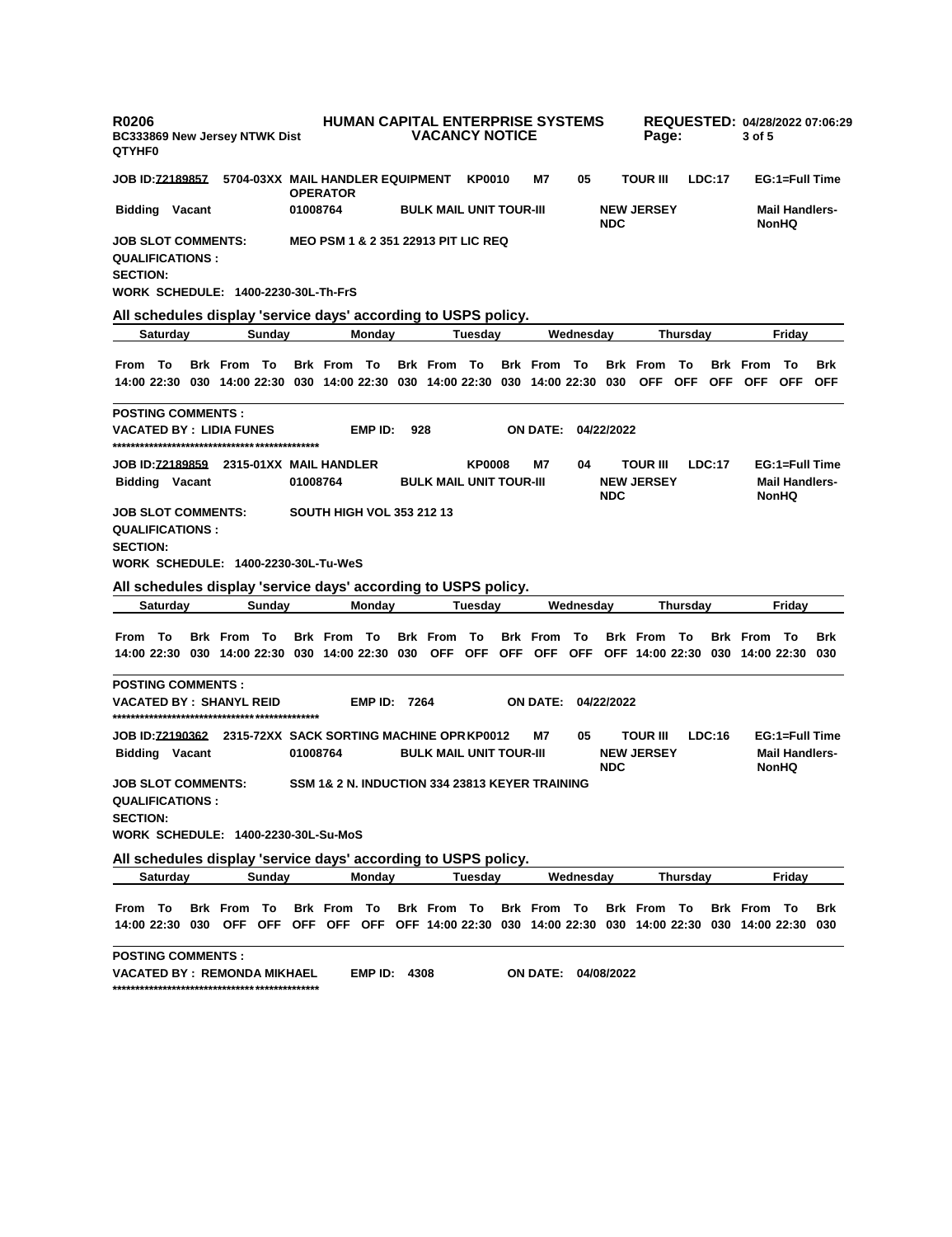| <b>R0206</b><br><b>BC333869 New Jersey NTWK Dist</b><br>QTYHF0                                                                    | <b>HUMAN CAPITAL ENTERPRISE SYSTEMS</b><br><b>VACANCY NOTICE</b> | Page:                                                              | REQUESTED: 04/28/2022 07:06:29<br>4 of 5 |                                                     |                                                         |  |  |
|-----------------------------------------------------------------------------------------------------------------------------------|------------------------------------------------------------------|--------------------------------------------------------------------|------------------------------------------|-----------------------------------------------------|---------------------------------------------------------|--|--|
| JOB ID: <u>72543988</u><br>2315-01XX MAIL HANDLER                                                                                 |                                                                  | <b>KP0008</b>                                                      | M7<br>04                                 | LDC:16<br><b>TOUR II</b>                            | EG:1=Full Time                                          |  |  |
| <b>Bidding Vacant</b>                                                                                                             | 01008667                                                         | <b>INTERNATIONAL MAIL UNIT</b><br><b>TOUR-II</b>                   | <b>NDC</b>                               | <b>NEW JERSEY</b>                                   | <b>Mail Handlers-</b><br><b>NonHQ</b>                   |  |  |
| JOB SLOT COMMENTS:<br><b>QUALIFICATIONS :</b><br><b>SECTION:</b><br>WORK SCHEDULE: 0600-1430-30L-Th-FrS                           | <b>MLCUS 289 942 22</b>                                          |                                                                    |                                          |                                                     |                                                         |  |  |
| All schedules display 'service days' according to USPS policy.                                                                    |                                                                  |                                                                    |                                          |                                                     |                                                         |  |  |
| Sunday<br>Saturday                                                                                                                | Monday                                                           | Tuesday                                                            | Wednesday                                | Thursday                                            | Friday                                                  |  |  |
| <b>Brk From To</b><br>From To<br>06:00 14:30 030 06:00 14:30 030 06:00 14:30 030 06:00 14:30 030 06:00 14:30 030                  | <b>Brk From To</b>                                               | <b>Brk From To</b>                                                 | <b>Brk From To</b>                       | <b>Brk</b> From<br>- To<br>OFF OFF OFF OFF OFF      | <b>Brk From To</b><br><b>Brk</b><br>OFF                 |  |  |
| <b>POSTING COMMENTS :</b><br>VACATED BY :  SHANNEL EPPS                                                                           | EMP ID:                                                          | 752                                                                | <b>ON DATE:</b><br>04/22/2022            |                                                     |                                                         |  |  |
| JOB ID: <u>95370035</u> 2315-01XX MAIL HANDLER<br><b>Bidding Vacant</b>                                                           | 01008764                                                         | <b>KP0008</b><br><b>BULK MAIL UNIT TOUR-III</b>                    | M7<br>04<br><b>NDC</b>                   | <b>TOUR III</b><br>LDC:17<br><b>NEW JERSEY BULK</b> | EG:1=Full Time<br><b>Mail Handlers-</b><br><b>NonHQ</b> |  |  |
| JOB SLOT COMMENTS:<br><b>QUALIFICATIONS :</b><br><b>SECTION: BULK</b><br>WORK SCHEDULE: 1400-2230-30L-We-ThS                      | <b>MECH SHAKEOUT SOUTH 341 21513</b>                             |                                                                    |                                          |                                                     |                                                         |  |  |
| All schedules display 'service days' according to USPS policy.<br>Saturday<br>Sunday                                              | Mondav                                                           | Tuesday                                                            | Wednesday                                | Thursday                                            | Friday                                                  |  |  |
|                                                                                                                                   |                                                                  |                                                                    |                                          |                                                     |                                                         |  |  |
| From To<br>Brk From To<br>14:00 22:30 030 14:00 22:30 030 14:00 22:30 030 14:00 22:30 030 OFF OFF OFF OFF OFF OFF 14:00 22:30 030 | <b>Brk From To</b>                                               | <b>Brk From To</b><br><b>Brk</b> From                              | То                                       | <b>Brk From To</b>                                  | <b>Brk From To</b><br><b>Brk</b>                        |  |  |
| <b>POSTING COMMENTS :</b><br>VACATED BY : Augusto Noda                                                                            | <b>EMP ID: 2211</b>                                              |                                                                    | ON DATE:<br>03/31/2022                   |                                                     |                                                         |  |  |
| JOB ID:71867688<br>2315-01XX MAIL HANDLER<br><b>Bidding Vacant</b>                                                                | 01008668                                                         | <b>KP0008</b><br><b>INTERNATIONAL MAIL UNIT</b><br><b>TOUR-III</b> | M7<br>04<br><b>NDC</b>                   | <b>TOUR III</b><br>LDC:16<br><b>NEW JERSEY</b>      | EG:1=Full Time<br><b>Mail Handlers-</b><br><b>NonHQ</b> |  |  |
| JOB SLOT COMMENTS:<br><b>QUALIFICATIONS :</b><br><b>SECTION: INTL</b><br>WORK SCHEDULE: 1900-0330-30L-Sa-SuS                      | <b>MLCUS 389 94223</b>                                           |                                                                    |                                          |                                                     |                                                         |  |  |
| All schedules display 'service days' according to USPS policy.                                                                    |                                                                  |                                                                    |                                          |                                                     |                                                         |  |  |
| <b>Saturday</b><br>Sunday                                                                                                         | Monday                                                           | Tuesday                                                            | Wednesday                                | <b>Thursday</b>                                     | Friday                                                  |  |  |
| From To<br>Brk From To<br>OFF OFF OFF OFF OFF OFF 19:00 03:30 030 19:00 03:30 030 19:00 03:30 030 19:00 03:30 030 19:00 03:30 030 | Brk From To                                                      | Brk From To                                                        | Brk From To                              | Brk From To                                         | <b>Brk From To</b><br>Brk                               |  |  |
| <b>POSTING COMMENTS :</b><br>VACATED BY : KARLA BOOKER                                                                            | <b>EMP ID: 2043</b>                                              |                                                                    | ON DATE: 04/22/2022                      |                                                     |                                                         |  |  |

**\*\*\*\*\*\*\*\*\*\*\*\*\*\*\*\*\*\*\*\*\*\*\*\*\*\*\*\*\*\*\*\*\*\*\*\*\*\*\*\*\*\*\*\*\***